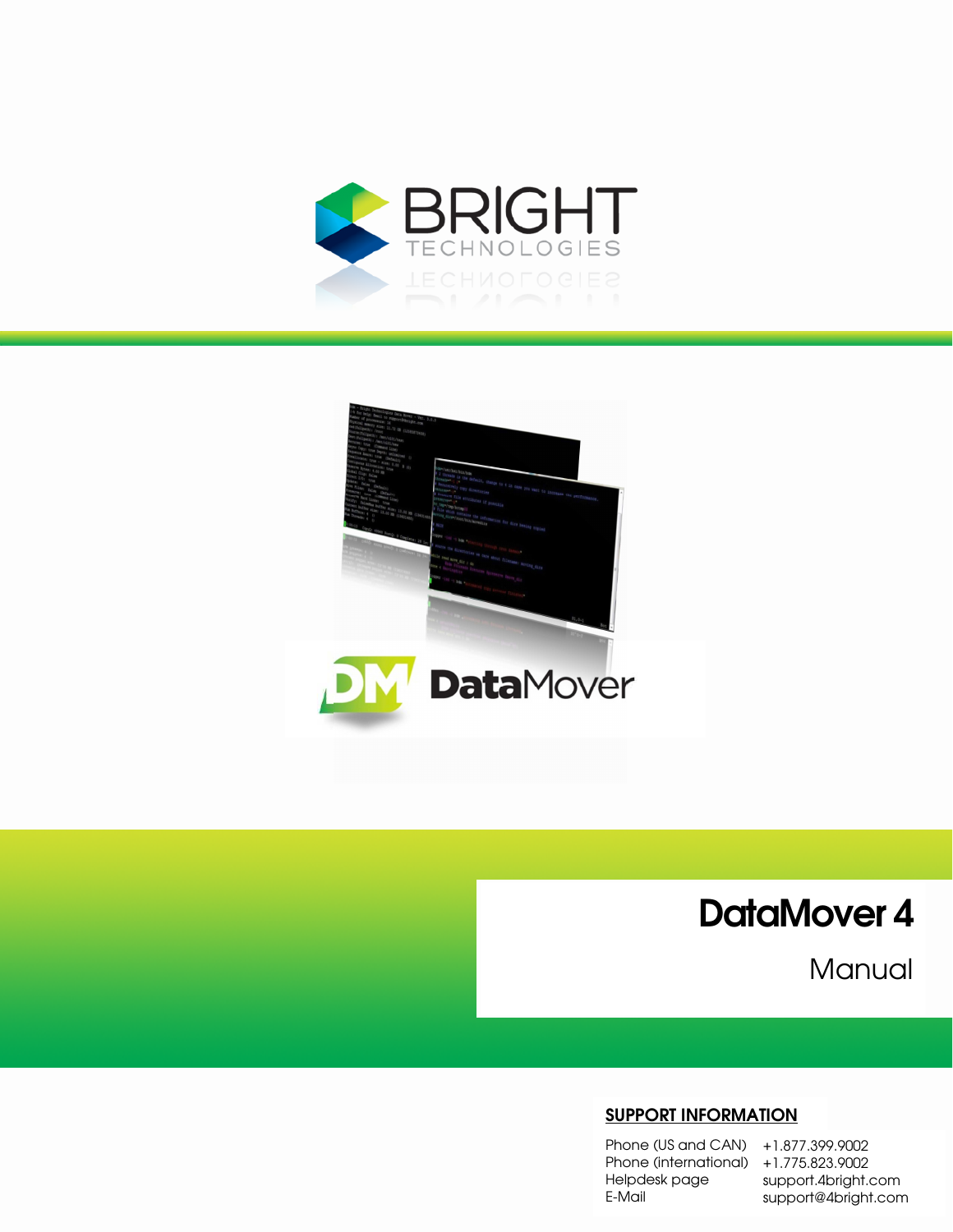

# **CONTENTS**

| DATAMOVER COMMAND USAGE AND OPTION DESCRIPTIONS  4 |
|----------------------------------------------------|
|                                                    |
|                                                    |
|                                                    |
|                                                    |
|                                                    |
|                                                    |
|                                                    |
|                                                    |
|                                                    |
|                                                    |
|                                                    |
|                                                    |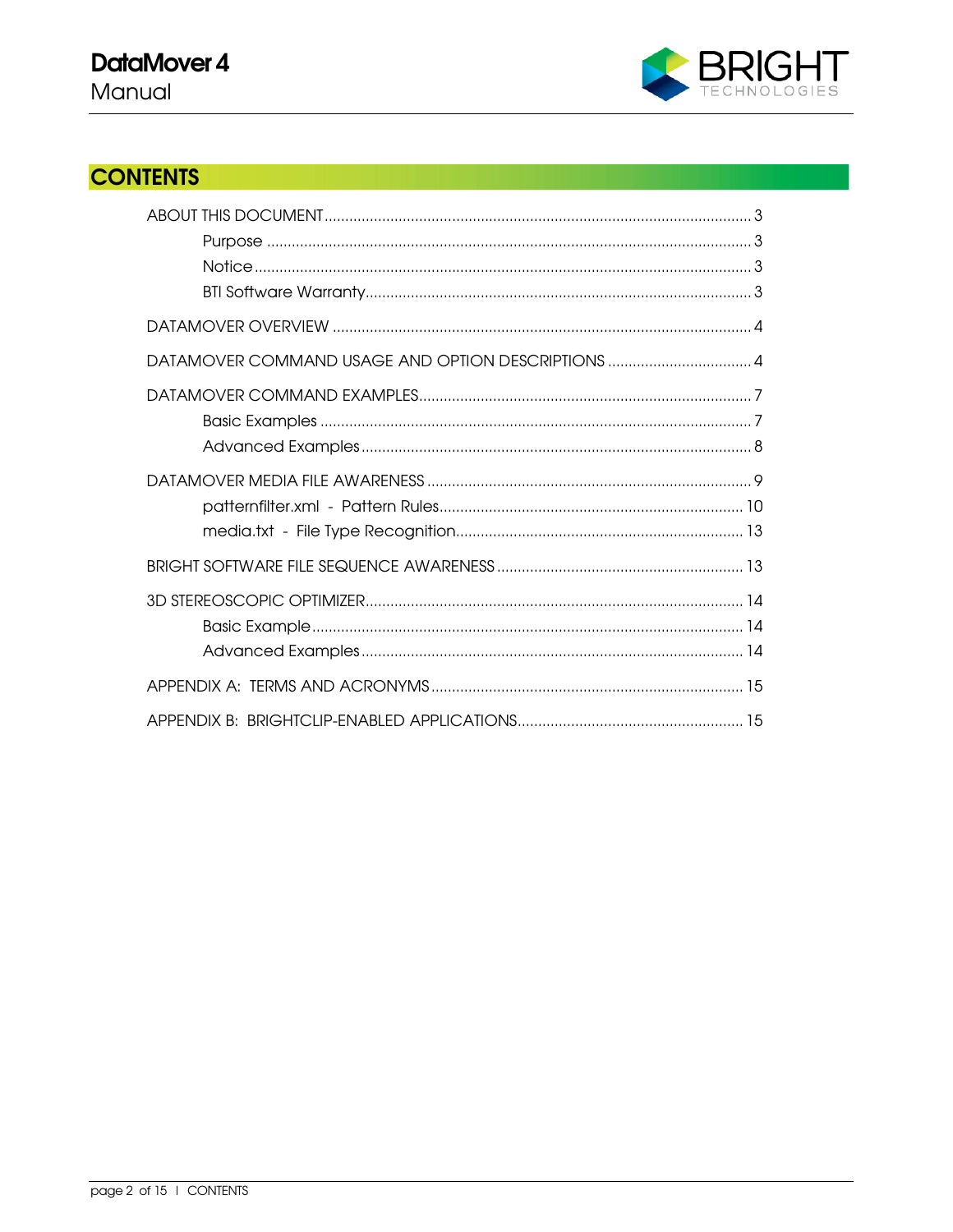

## ABOUT THIS DOCUMENT

### Purpose

This document provides an overview of the Bright DataMover program along with some basic and advanced usage examples.

This document is intended for use by computer system professionals who support media studios in managing production workflow data.

#### **Notice**

The information contained in this document may change without notice, due to any cause, including software and/or hardware changes. While every effort has been made to ensure the accuracy of the information contained within, Bright Technologies, Incorporated (hereinafter referred to and acknowledged as BTI) and the author of this document accept no liability for any errors that may occur. BTI hereby expressly disclaims all warranties, express and implied, including the implied warranties of merchantability and fitness for a particular purpose. Under no circumstances shall BTI be liable for any consequential, incidental, or special damages, including lost profits, lost data, or lost goodwill, however caused. The information in this document is protected by copyright: Copyright ©2006-2012 Bright Technologies, Incorporated. All Rights Reserved. Except as specifically permitted herein, no portion of the information in this document may be reproduced in any form or by any means without prior written permission of BTI.

BrightClip is a registered trademark of Bright Technologies, Inc. STORNEXT is a registered trademark of Quantum Corporation. HyperFS is a trademark of FalconStor Software, Inc. All other brand and product names are trademarks or registered trademarks of their respective owners.

#### BTI Software Warranty

LIMITED WARRANTY: BRIGHT TECHNOLOGIES WARRANTS THAT THIS SOFTWARE WILL OPERATE ON A CONTEMPORANEOUSLY PURCHASED BRIGHTDRIVE SERVER OR ANOTHER CONFORMING SYSTEM AS DESCRIBED IN THIS MANUAL (HEREINAFTER THE EQUIPMENT). BRIGHT TECHNOLOGIES WARRANTS THAT WHEN OPERATING ON THE EQUIPMENT, THE SOFTWARE SHALL BE CAPABLE OF PERFORMING IN ACCORDANCE WITH THE SPECIFICATIONS AND PARAMETERS SET OUT IN THIS MANUAL FOR A PERIOD OF TEN (10) MONTHS AFTER PURCHASE. THESE WARRANTIES DO NOT INCLUDE ANY REPRESENTATION OR WARRANTY THAT THE SOFTWARE IS FREE FROM "BUGS" AND OTHER MINOR DEFECTS, BUT RATHER ONLY THAT BUGS AND MINOR DEFECTS SHALL NOT MATERIALLY PREVENT THE USE OF THE SOFTWARE. BRIGHT TECHNOLOGIES SHALL HAVE NO OBLIGATION IN RESPECT OF ANY BREACH OF THESE WARRANTIES UNLESS THE CUSTOMER NOTIFIES BRIGHT TECHNOLOGIES OF THE BREACH WITHIN TWO (2) BUSINESS DAYS OF THE DISCOVERY OF ANY DEFECT IN THE SOFTWARE. NO BREACH OF THESE WARRANTIES SHALL BE DEEMED TO OCCUR IF THERE IS: (1) A FAILURE OF THE EQUIPMENT; (2) A FAILURE TO COMPLY WITH THE INSTRUCTIONS IN THIS MANUAL; (3) INACCURATE INPUT; (4) USE OF THE SOFTWARE OR EQUIPMENT BY A PERSON NOT SUFFICIENTLY QUALIFIED OR TRAINED; (5) ALTERATION TO THE EQUIPMENT OR SOFTWARE NOT APPROVED BY BRIGHT TECHNOLOGIES. NO OTHER WARRANTIES, EXPRESS OR IMPLIED, STATUTORY OR OTHERWISE, ARE PROVIDED WITH THIS PRODUCT, INCLUDING WARRANTIES OF CONDITION, QUALITY, PERFORMANCE, DURABILITY, MERCHANTABILITY, FITNESS FOR A PARTICULAR PURPOSE AND NON-INFRINGEMENT. BRIGHT TECHNOLOGIES' AGGREGATE LIABILITY IN RESPECT OF ANY CAUSE OF ACTION RELATED TO THIS WARRANTY OR THE SOFTWARE SHALL NOT EXCEED AN AMOUNT EQUAL TO THE FEE PAID TO BRIGHT TECHNOLOGIES FOR THE SOFTWARE REDUCED BY TWENTY PERCENT (20%) FOR EVERY TWO (2) MONTHS OF OPERATION PRIOR TO THE CAUSE OF ACTION ARISING. ALTERNATIVELY, AT BRIGHT TECHNOLOGIES OPTION, FOR ANY LIABILITY IT INCURS, IT MAY SATISFY SUCH LIABILITY BY REPLACING DEFECTIVE SOFTWARE WITH SOFTWARE OF SIMILAR CAPABILITY AND PERFORMANCE. UNDER NO CIRCUMSTANCES SHALL BRIGHT TECHNOLOGIES BE LIABLE FOR THE COST OF LABOR FOR THE UNINSTALLATION OF DEFECTIVE SOFTWARE, THE INSTALLATION OF REPLACEMENT SOFTWARE OR FOR ANY COSTS RELATED TO DATA RECOVERY. BRIGHT TECHNOLOGIES SHALL NOT BE LIABLE FOR ANY CONSEQUENTIAL, PROXIMATE, INCIDENTAL OR SPECIAL DAMAGES RESULTING FROM A DEFECT OR FAILURE OF THIS PRODUCT. SPECIFICALLY, BRIGHT TECHNOLOGIES SHALL NOT BE LIABLE FOR ANY DAMAGES OR RESULTS OF LOST DATA, LOST PROFITS OR LOST GOODWILL. UNLESS EXPRESSLY STATED THEREIN, ANY SUPPORT CONTRACTS PURCHASED FROM BRIGHT TECHNOLOGIES RELATED TO THIS SOFTWARE DO NOT INCLUDE AN OBLIGATION BY BRIGHT TECHNOLOGIES TO REPAIR OR REPLACE DEFECTIVE SOFTWARE OR GUARANTY THAT THE SOFTWARE WILL BE BACKWARDS OR FORWARDS COMPATIBLE WITH OTHER PRODUCTS, EQUIPMENT OR SYSTEMS.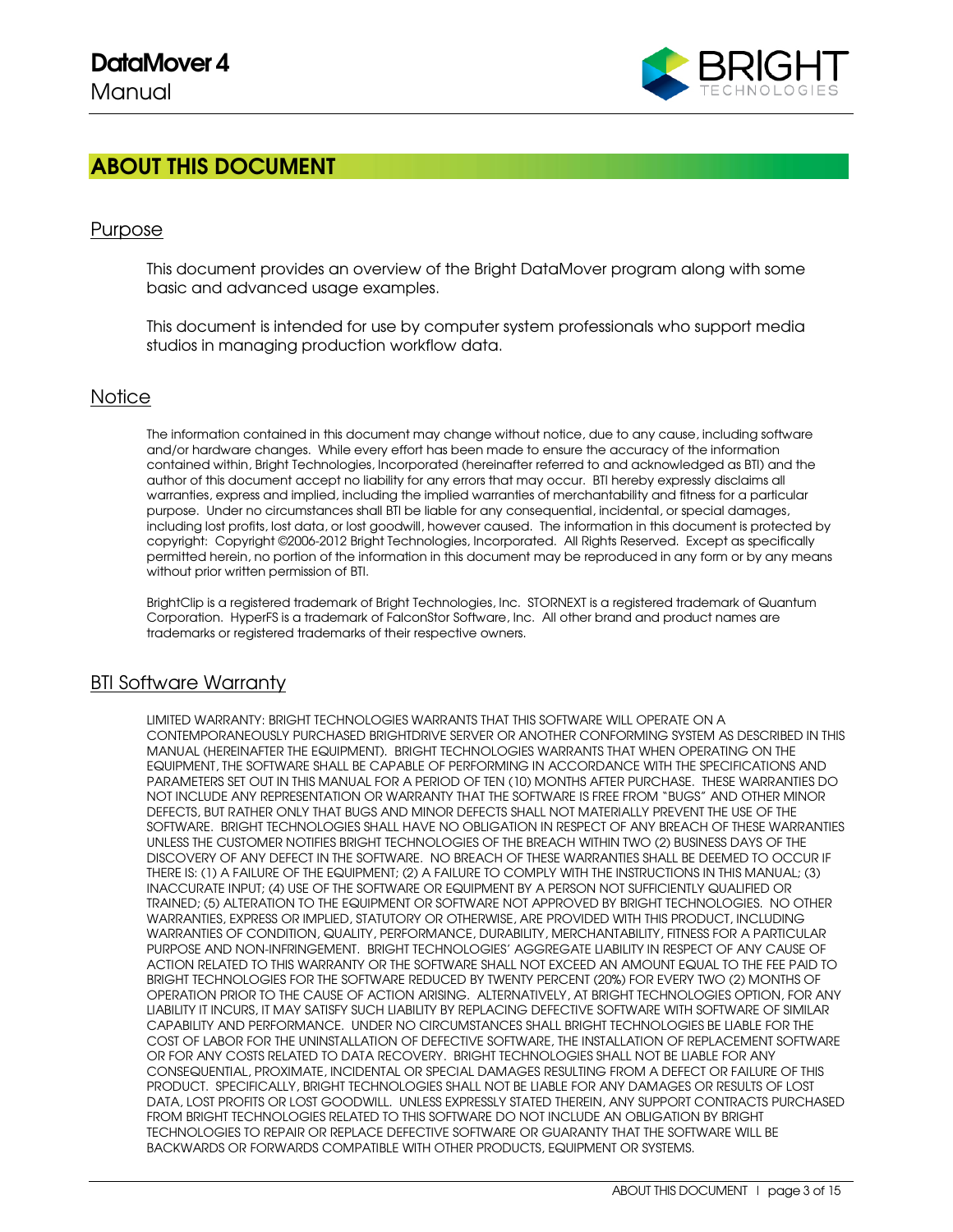

## DATAMOVER OVERVIEW

Bright DataMover (BDM) is a high-performance media file transfer application designed to take full advantage of available hardware resources in shared media environments. Use BDM to efficiently copy or move large amounts of data to and from high bandwidth storage systems, such as the BrightDrive SAN Server for Media, or other systems using StorNext® or HyperFS™ volumes. BDM includes support for allocation sessions.

BDM can be used with local storage, networked storage, or with a workspace. A workspace refers to shared storage space accessed through a high-speed storage area network (SAN), where a name-space or volume provided by the SAN is mounted on client workstations.

BDM includes media management features such as file sequence awareness and a 3D Stereoscopic Optimizer merge function. In addition, BrightClip® functionality is invoked when BDM is used on a BrightClip workspace.

## DATAMOVER COMMAND USAGE AND OPTION DESCRIPTIONS

**USAGE:** bdm  $[ -\text{cflag} > [ \text{eval} > ] - \text{chame} > [ - ] \text{eval} > ] ...$  source... dest

| <u>Fla</u><br>$-L$ | Arg<br>Str | Option-Name<br>--license | Description<br>Path to license file.                                                                                                                                                                                                                                                                                                                                                                                                                      |
|--------------------|------------|--------------------------|-----------------------------------------------------------------------------------------------------------------------------------------------------------------------------------------------------------------------------------------------------------------------------------------------------------------------------------------------------------------------------------------------------------------------------------------------------------|
| $-\nabla$          |            | --verbose                | Display additional information about the transfer<br>process and result; use when additional detail about<br>the status of the transfer is required. Will display<br>additional information on the terminal/console as well<br>as capture the same information in the BDM-generated<br>log file. Commonly used to capture a record of files<br>transferred as well as a troubleshooting tool.                                                             |
| $-q$               |            | --quiet                  | Display minimum of progress information for the file<br>transfer process.                                                                                                                                                                                                                                                                                                                                                                                 |
| Copy options:      |            |                          |                                                                                                                                                                                                                                                                                                                                                                                                                                                           |
| $-r$               |            | $--recurse$              | Recursively transfer a directory tree - include all sub-<br>directories of the source. Use when there are many<br>subdirectories to be transferred along with the target files.<br>Disabled as --dont-recurse (default).                                                                                                                                                                                                                                  |
| $-u$               |            | --update                 | Transfer files to destination only if (a) the file exists in the<br>destination and the source file is newer (based on last<br>modified time) or (b) the destination file doesn't exist.<br>Use to make certain that every file in the source file set<br>exists in the destination file set, including source files<br>that have changed since the last time the source files<br>were copied to the destination.<br>Disabled as --dont-update (default). |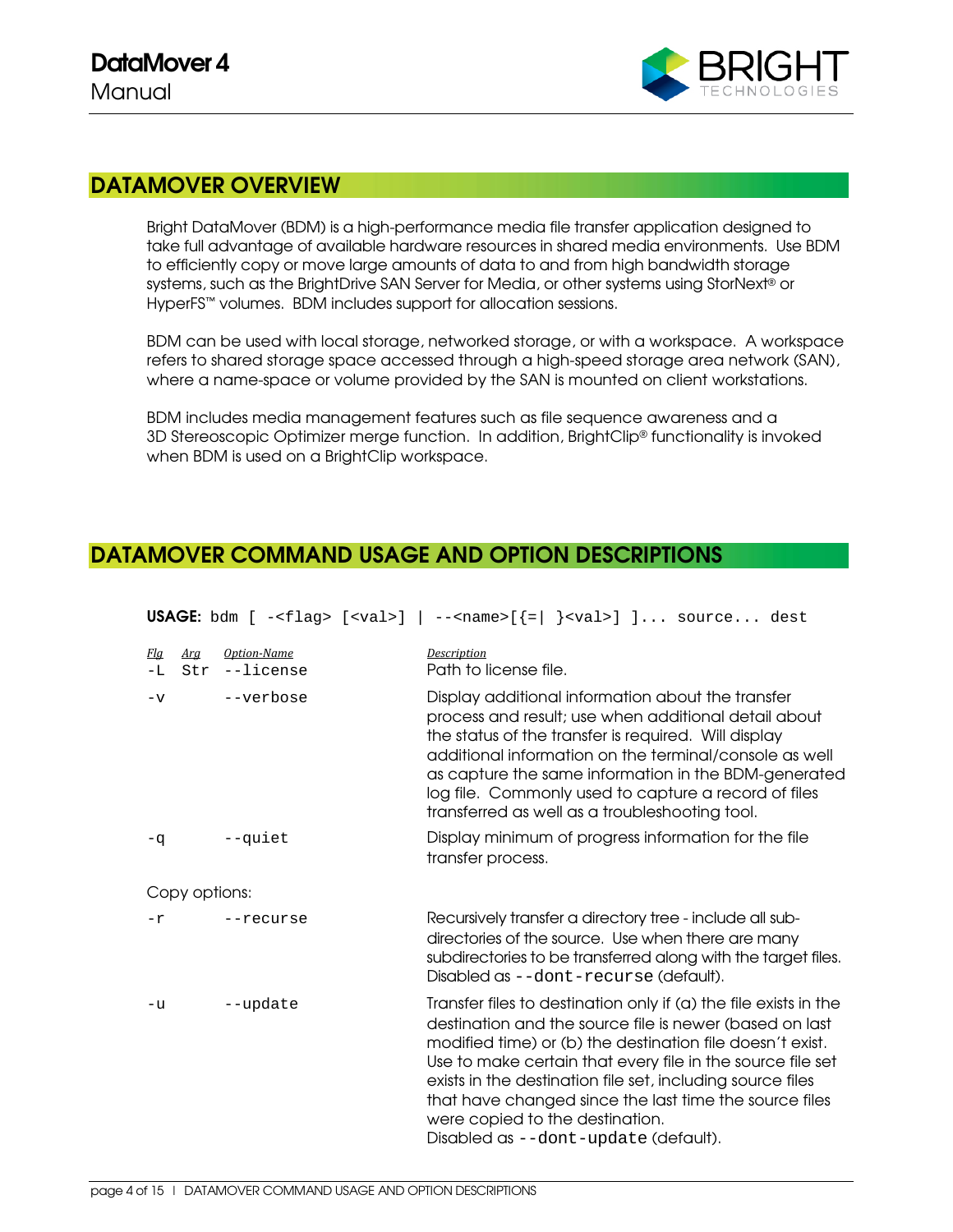# DataMover 4

Manual



| <u>Fla</u><br>$-m$ | <u>Arg</u> | Option-Name<br>--move | <b>Description</b><br>Move files from the source directory to the destination<br>directory - the source files are deleted after a<br>successful copy. Unlike the similar Linux command<br>'mv', this option still copies the files to the destination,<br>even if the destination is on the same storage space.<br>Disabled as --dont-move (default).                                                                                                                                                                                                      |
|--------------------|------------|-----------------------|------------------------------------------------------------------------------------------------------------------------------------------------------------------------------------------------------------------------------------------------------------------------------------------------------------------------------------------------------------------------------------------------------------------------------------------------------------------------------------------------------------------------------------------------------------|
| $-\circ$           |            | --overwrite           | If files with the same name as source files exist in the<br>destination, overwrite the destination files without<br>asking the user for permission. Use to copy over or<br>replace files in a file set without a warning prompt for<br>each file, such as within a controlled usage script.<br>Disabled as --dont-overwrite (default).                                                                                                                                                                                                                     |
| -i                 |            | --interactive         | Provides ability to dynamically modify the data<br>transfer rate during program operation. The $+/-$ keys<br>will change the target transfer rate by increments of<br>10 MB/s. Disabled as --not-interactive (default).                                                                                                                                                                                                                                                                                                                                    |
|                    |            | --continue-on-error   | Continue a copy even if errors occur. Errors that occur<br>will be captured in the log file.<br>Disabled as --dont-continue-on-error (default) -<br>transfers are stopped when an error occurs.                                                                                                                                                                                                                                                                                                                                                            |
|                    |            |                       | <b>WARNING:</b> Use this option with caution and review<br>the copy results, as indiscriminate use may lead to data<br>loss due to copy errors.                                                                                                                                                                                                                                                                                                                                                                                                            |
| -p                 |            | --preserve            | Preserve file attributes if possible.<br>Disabled as --dont-preserve (default).                                                                                                                                                                                                                                                                                                                                                                                                                                                                            |
|                    |            | --verify              | Verify transfer operation upon completion. Use for an<br>extra level of data integrity verification if desired.<br>Forces a re-read of each destination file for direct<br>comparison to the source file.<br>Disabled as --dont-verify (default).                                                                                                                                                                                                                                                                                                          |
|                    |            | --contig              | Write destination files as optimally as possible for best<br>playback performance (default). This feature provides<br>complete optimal file arrangement when the<br>destination directory is on a BrightDrive BrightClip<br>workspace. However, BDM (with this option as default)<br>will provide the most optimal file arrangement possible<br>with any workspace. In the event that this is not desired<br>(highly churned destination space, archival purposes,<br>absolute shortest elapsed copy time required), it can<br>be disabled as --no-contig. |
|                    |            |                       | <b>NOTE:</b> --no-contig should be used carefully, since<br>the playback performance of the copied files is not<br>likely to meet real-time standards, even if the<br>underlying storage supports sufficient speed.                                                                                                                                                                                                                                                                                                                                        |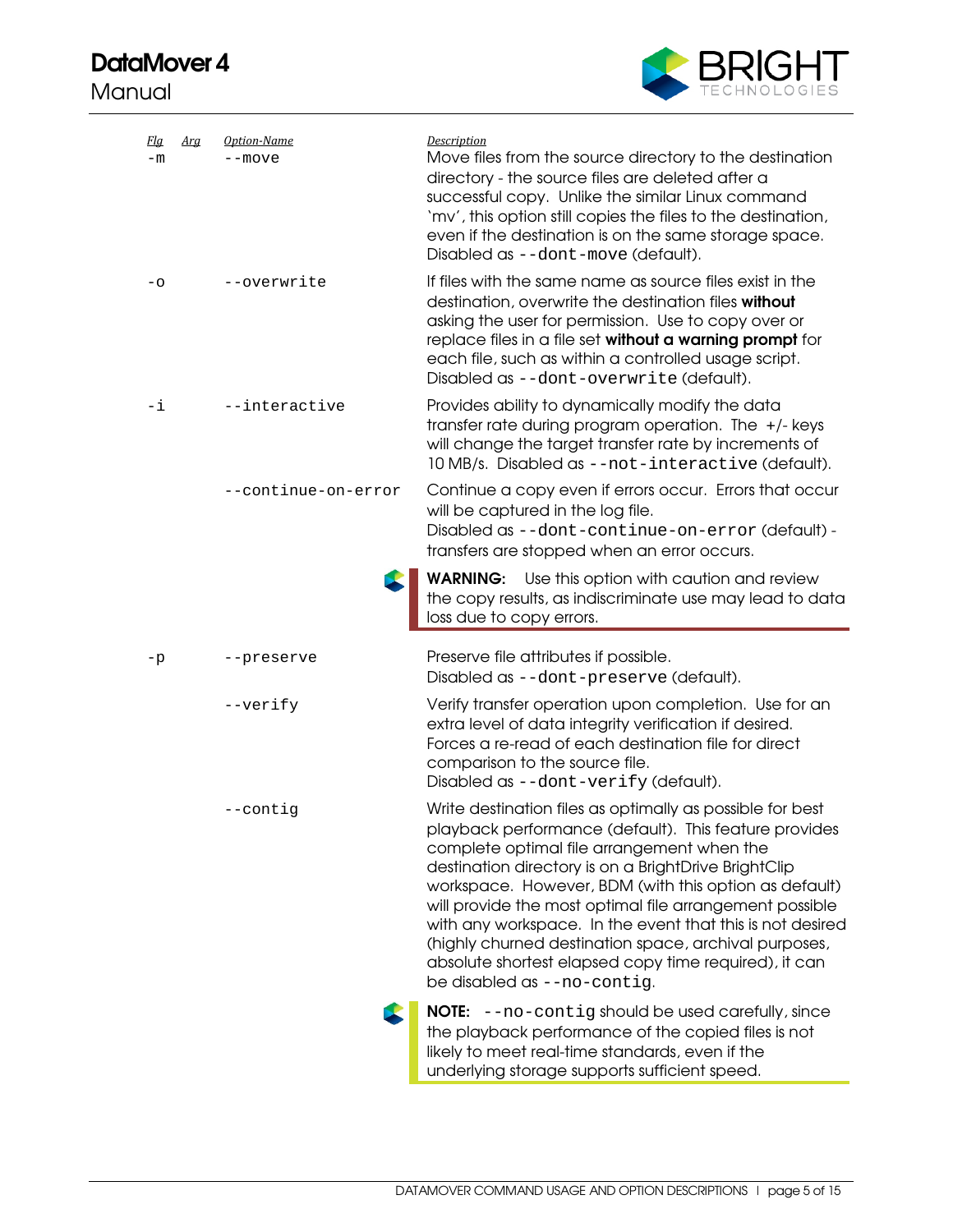# DataMover 4

Manual



| <u>Fla</u>                   | Arg | Option-Name<br>--clobber         | <b>Description</b><br>Respond affirmative if volume needs to be cleaned up -<br>only used to automatically clean up temporary files left<br>from an abnormal termination of a BDM run (for example,<br>if the workstation running BDM suffers a power failure).                                                                              |
|------------------------------|-----|----------------------------------|----------------------------------------------------------------------------------------------------------------------------------------------------------------------------------------------------------------------------------------------------------------------------------------------------------------------------------------------|
|                              |     |                                  | <b>WARNING:</b> It is possible to interfere with other users of<br>BDM (on a multi-user workstation). Use with care.                                                                                                                                                                                                                         |
|                              |     | --sequence                       | Enable sequence awareness (default) - parse the<br>files being transferred to identify associated image<br>sequences for optimal placement on destination<br>storage space. Disabled as --no-sequence.                                                                                                                                       |
|                              |     |                                  | <b>NOTE:</b> Improper use of --no-sequence can severely<br>degrade playback performance of the transferred files.                                                                                                                                                                                                                            |
|                              |     | --merge-3d                       | 3D Stereoscopic Optimizer - merges source left-eye<br>and right-eye image sequences to create a<br>contiguous data arrangement of the stereoscopic<br>image files in a separate directory. Provides maximum<br>storage performance for real-time stereo playback.<br>Prohibits the --recurse option.<br>Disabled as --no-merge-3d (default). |
|                              |     | Options controlling performance: |                                                                                                                                                                                                                                                                                                                                              |
| -d                           |     | --directio                       | Attempt to use direct I/O (default).<br>Disabled as --no-directio.                                                                                                                                                                                                                                                                           |
| -b                           |     | Str --buffersize                 | Specifies the buffer size in bytes used for $I/O$ (default = $4 MB$ ).<br>Can add 'm' to the option string to indicate megabytes.                                                                                                                                                                                                            |
| -n                           | Str | --numbuffers                     | Specifies the number of buffers to use (default $= 4$ ).                                                                                                                                                                                                                                                                                     |
| -t                           | Str | --numthreads                     | Specifies the number of worker threads to use (default = 4).                                                                                                                                                                                                                                                                                 |
| –М                           | Str | --maxbps                         | Specifies maximum transfer rate in bytes per second.<br>Can add 'k' or 'm' to the option string to indicate<br>kilobytes or megabytes. Use to reduce the effect on<br>read performance while transferring files to a given<br>volume. Elapsed time will increase when BDM<br>performance is throttled.                                       |
|                              |     | Str --policy                     | Worker thread scheduling policy.                                                                                                                                                                                                                                                                                                             |
|                              |     | Str --priority                   | Worker thread priority.                                                                                                                                                                                                                                                                                                                      |
| Options controlling logging: |     |                                  |                                                                                                                                                                                                                                                                                                                                              |
| -0                           |     | Str --outputstats                | Output block transfer statistics, for debugging purposes.                                                                                                                                                                                                                                                                                    |
|                              | Str | --performancestats               | Log performance statistics, for debugging purposes.                                                                                                                                                                                                                                                                                          |
|                              |     | Version and help options:        |                                                                                                                                                                                                                                                                                                                                              |
| $-V$                         |     | opt --version                    | Display version information.                                                                                                                                                                                                                                                                                                                 |
| -h                           |     | $-\text{help}$                   | Display help information.                                                                                                                                                                                                                                                                                                                    |
| - !                          |     | --more-help                      | Display help information with page scrolling feature.                                                                                                                                                                                                                                                                                        |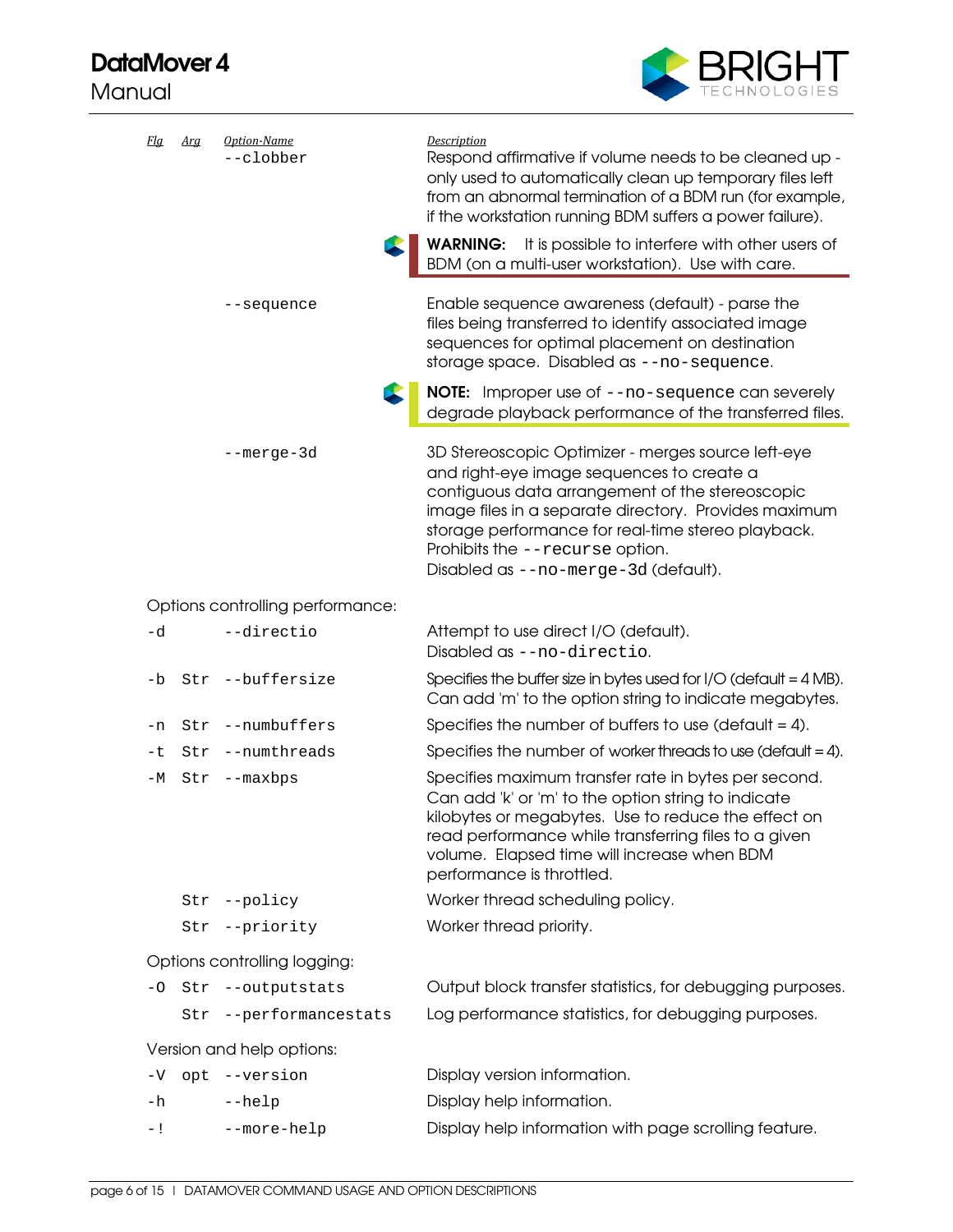

| <u>Fla</u><br>$\rightarrow$ | Arg | Option-Name<br>opt --save-opts | Description<br>Save current options to a configuration file for later use.<br>The full path of the file to be saved (with name)<br>must be specified.                                |
|-----------------------------|-----|--------------------------------|--------------------------------------------------------------------------------------------------------------------------------------------------------------------------------------|
|                             |     | -< Str --load-opts             | Load options from a configuration file. The full path of<br>the file (with name) must be specified.<br>Disabled as --no-load-opts; may appear multiple<br>times on the command line. |

To view option preset mechanisms for a specific client operating system, view the command usage information on the client using the "-h" option (the mechanisms are shown toward the end).

## DATAMOVER COMMAND EXAMPLES

Examples of using BDM are shown below. In the examples, the source and destination directories could be local storage space, portable storage devices, or workspaces.

#### Basic Examples

\$ bdm <source> <destination>

Optimized copy. The most common use of BDM is to copy source data onto a workspace in a manner suitable for high-performance playback without having to perform additional optimization afterward.

\$ bdm --no-contig <source> <destination>

Basic copy. Here, BDM is used without the attempt of contiguous file layout on the storage. Although the sequence awareness feature is still invoked by default, the data transfer will be subject to the client file system data arrangement capability. Useful when the condition of the target workspace won't allow "proper" playback at appropriate speeds, but the data still needs to be copied to the target.

NOTE: Playback performance of files copied with --no-contig is completely dependent on the state of the target workspace when the copy is performed. In many cases, these files will require optimization to obtain real-time playback (assuming the target workspace supports sufficient speeds in the first place).

\$ bdm -p /mnt/prjsource/flight\_day1.mpg /mnt/ws03/demos/

Optimized copy of a large media file to a directory on workspace "ws03", with option to preserve file attributes.

\$ bdm -rp /mnt/prjsource/prj\_mverse1/ /mnt/ws03/

Optimized copy of a project directory onto workspace "ws03", with options for recursive data transfer (for the source directory tree) and preserve file attributes.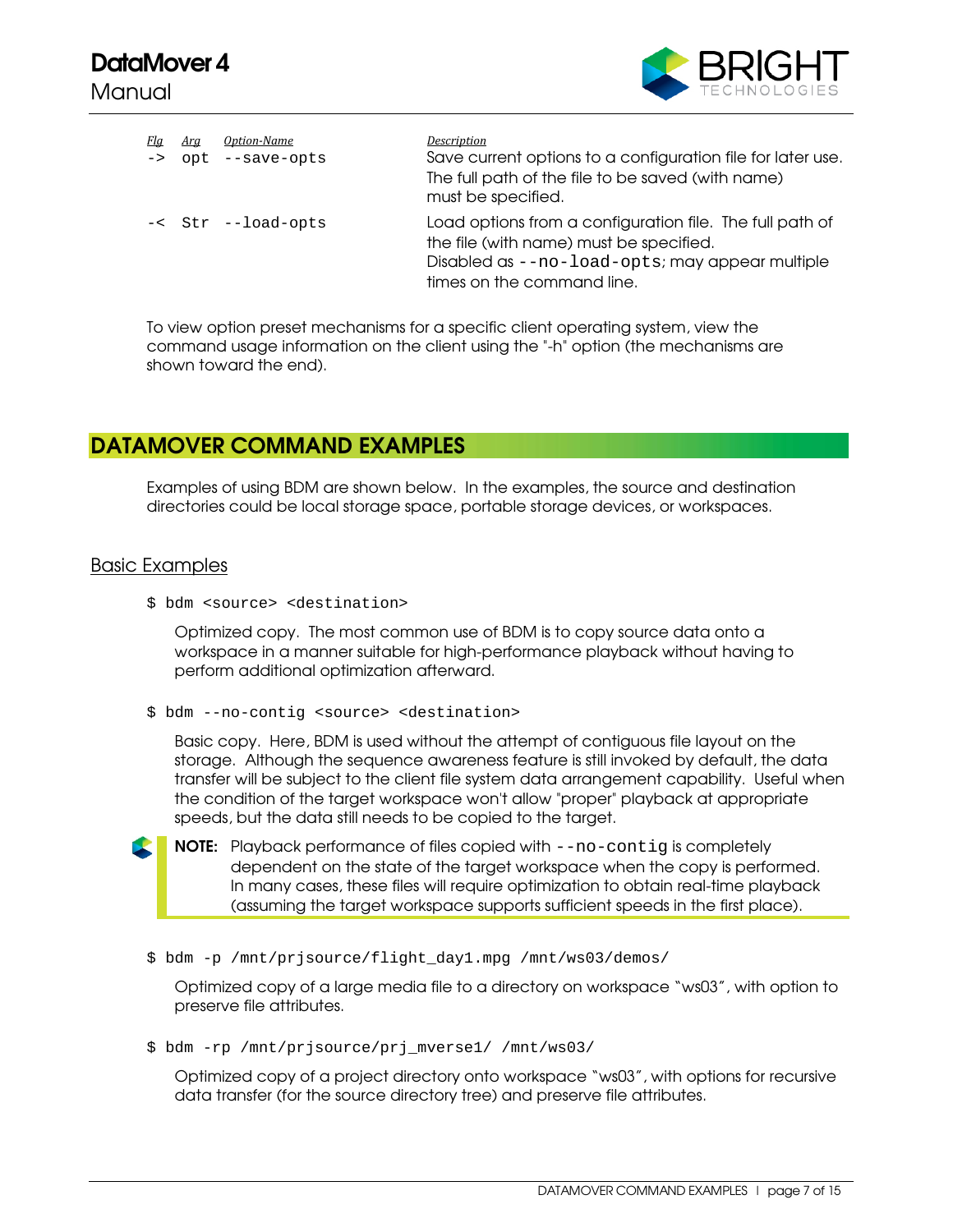

### Advanced Examples

```
$ bdm -rp -b 13m /mnt/drivefx/flight_day1/ /mnt/ws03/
```
Optimized copy of source files to a project directory on workspace "ws03", with options for recursive data transfer, preserve file attributes, and buffer size set to 13 megabytes.



NOTE: When transferring a large sequence of files, all of which being the same resolution or file size, use a buffer size slightly larger than a single file size for best transfer rate. The example above would be applicable for 2K image files (at a size of 12.16 MB per file).

\$ bdm -rp --verify -b 13m /mnt/drivefx/flight\_day1/ /mnt/ws03/

Optimized copy - same as previous example, along with forced verification of transferred files against source files.

\$ bdm -rp -M 50m /mnt/prj5/flight\_day2/ /mnt/ws03/fltd2/

Optimized copy of source files to a project directory on workspace "ws03", with options for recursive data transfer, preserve file attributes, and maximum transfer rate of 50 megabytes/second. This is useful for limiting impact on high-performance storage currently being accessed by other users or applications.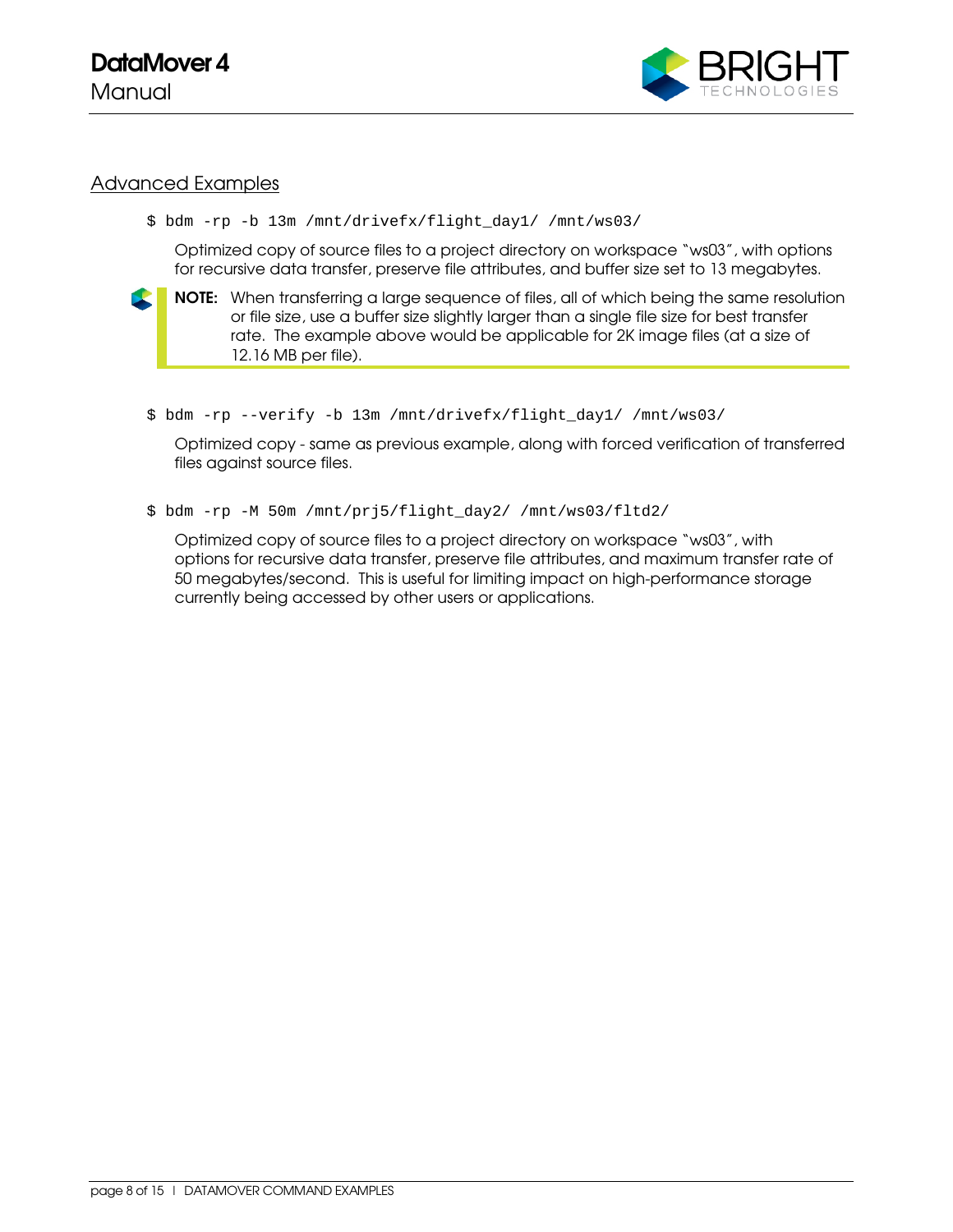

## DATAMOVER MEDIA FILE AWARENESS

BDM includes a set of media file filters to help optimize workflow performance with a StorNext® file system workspace. These filters define the characteristics of files to be stored onto the workspace. In this way, relevant "media" files will be available using the maximum performance capabilities of the workspace storage.

NOTE: When BDM is used with a BrightClip workspace, the BrightClip media file awareness is invoked.

The filter rules are contained in two filter files on a client workstation:

- patternfilter.xml Contains pattern rules based on file attributes.
- media.txt Defines file type recognition.

The filter files are located in the directory /usr/bti/config/ (for Linux and Mac clients) or in %ProgramData%\bti\config\ or %ProgramFiles%\bti\config\ (for Windows clients).

The default filter files contain settings for recognizing standard media file types and attributes, and are appropriate for most environments. Using a text editor, the filter files can be modified on a client workstation to recognize file characteristics for a specific application or non-standard media file type in order to achieve a customized optimum workflow. Changes to the filter files are not data destructive. However, if not done properly, there could be a significant reduction in data transfer performance.

- NOTES: 1. Independent copies of the filter files reside on each client workstation (filtering is not centric or server-based). Any changes should be applied to the filter files on all clients to maintain media file awareness compatibility on shared workspaces.
	- 2. To reset the filter files to default, add ".bak" to the end of the existing file names (to keep them available for reference). Upon the next run of BDM, default filter files will be re-created.

The filter rules for BDM media file awareness are processed in the following manner:

- 1. The file or sequence is tested against the pattern rules in the patternfilter. xml filter file. In the global section of this filter file (described on page 10), the rules are processed from top to bottom.
	- The moment a file or sequence is deemed as "included" by a pattern rule match, all filter testing stops and the file or sequence is recognized as media.
	- The moment a file or sequence is deemed as "excluded" by a pattern rule match, all filter testing stops and the file or sequence is treated as generic .
	- If neither of the above actions occurs (meaning the file or sequence has not been specifically "included" or "excluded"), it is then tested for file type recognition based on the contents of the media.txt filter file (described in the next step).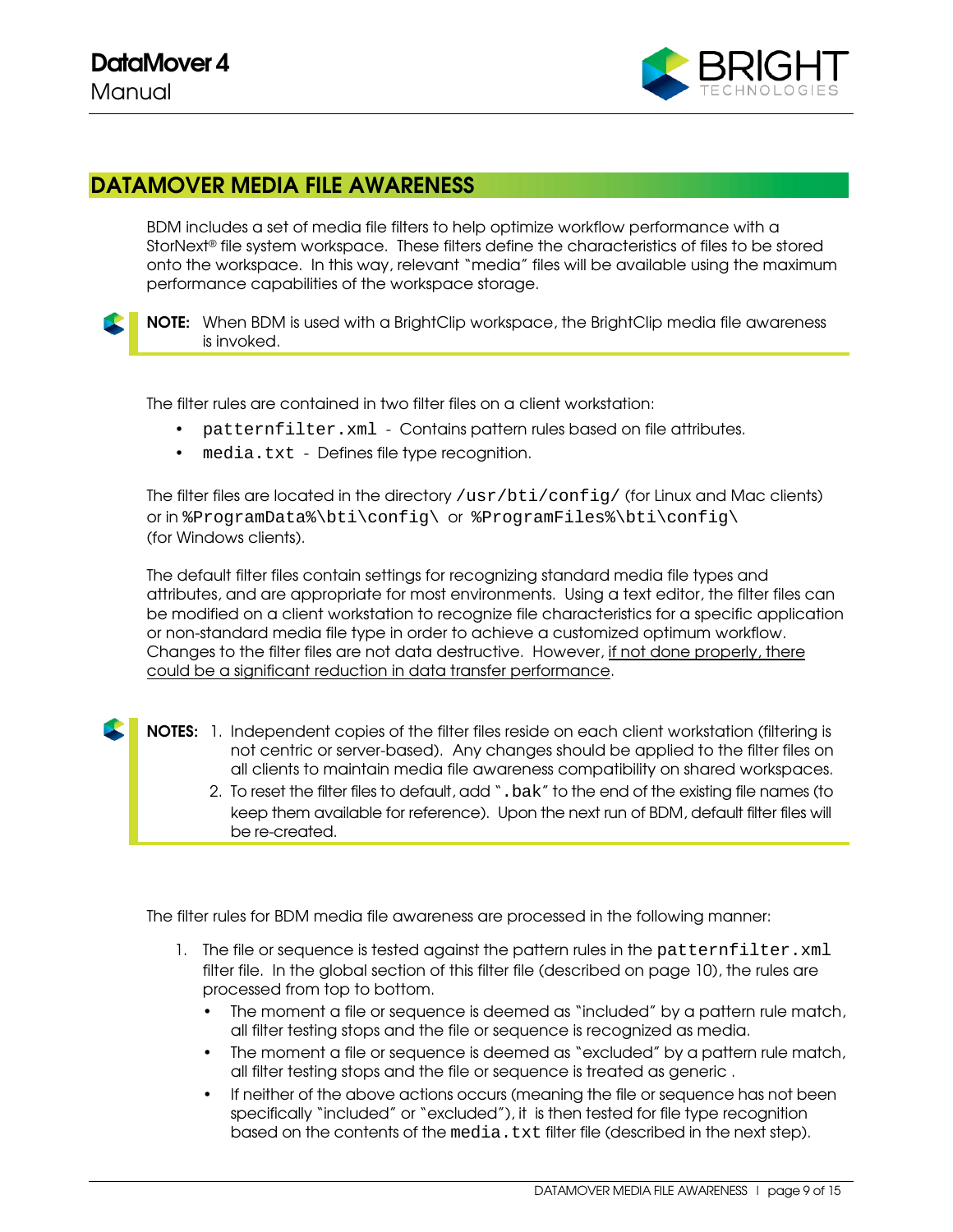

- 2. If the file or sequence is not "included" or "excluded" as described in step 1, then it is tested for file type recognition. The extension of the file or sequence name is compared to the contents of the media.txt filter file.
	- If a match is found, the file or sequence is recognized as media.
	- If a match is not found, the file or sequence is treated as generic.

### patternfilter.xml - Pattern Rules

The patternfilter.xml file contains pattern rules for including or excluding certain content from being recognized as media. The pattern rule format provides the ability to create filters based on detailed file attributes beyond just the file name extension (as done with the media.txt filter file).

Shown below is the "global" section of the default patternfilter.xml file:

| <b>LINE NUMBER</b> | <b>LINE CONTENTS</b>                                                         |
|--------------------|------------------------------------------------------------------------------|
| 7                  | <global></global>                                                            |
| 8                  | <patterns></patterns>                                                        |
| 9                  | <pattern action="exclude" applyto="all" name="" path="*/.*/*"></pattern>     |
| 10                 | $<$ size $>$                                                                 |
| 11                 | $\langle$ [ $CDATA[]$ ] $\rangle$                                            |
| 12                 | $\langle$ /size>                                                             |
| 13                 |                                                                              |
| 14                 | <pattern action="exclude" applyto="all" name=".*" path=""></pattern>         |
| 15                 | $<$ size $>$                                                                 |
| 16                 | $\langle$ [ $CDATA[]$ ] $\rangle$                                            |
| 17                 | $\langle$ size>                                                              |
| 18                 |                                                                              |
| 19                 | <pattern action="exclude" applyto="sequence" name="*" path="*"></pattern>    |
| 20                 | $<$ size $>$                                                                 |
| 21                 | $\lt$ ! [CDATA [ $\lt$ 100M] ] $>$                                           |
| 22                 | $\langle$ /size>                                                             |
| 23                 |                                                                              |
| 24                 | <pattern action="exclude" applyto="nonsequence" name="*" path="*"></pattern> |
| 25                 | $<$ size $>$                                                                 |
| 26                 | $\lt$ ! [CDATA [ $\lt$ 100M] ] >                                             |
| 27                 | $\langle$ size>                                                              |
| 28                 |                                                                              |
| 29                 |                                                                              |
| 30                 |                                                                              |
|                    |                                                                              |

Notice that there are four pattern rules contained in this "global" section of the default patternfilter.xml file:

- 1. Lines 9-13 Exclude hidden directories (for directory names beginning with ".");
- 2. Lines 14-18 Exclude hidden files (for file names beginning with ".");
- 3. Lines 19-23 Exclude file sequences less than 100 megabytes;
- 4. Lines 24-28 Exclude general files (not part of a sequence) less than 100 megabytes.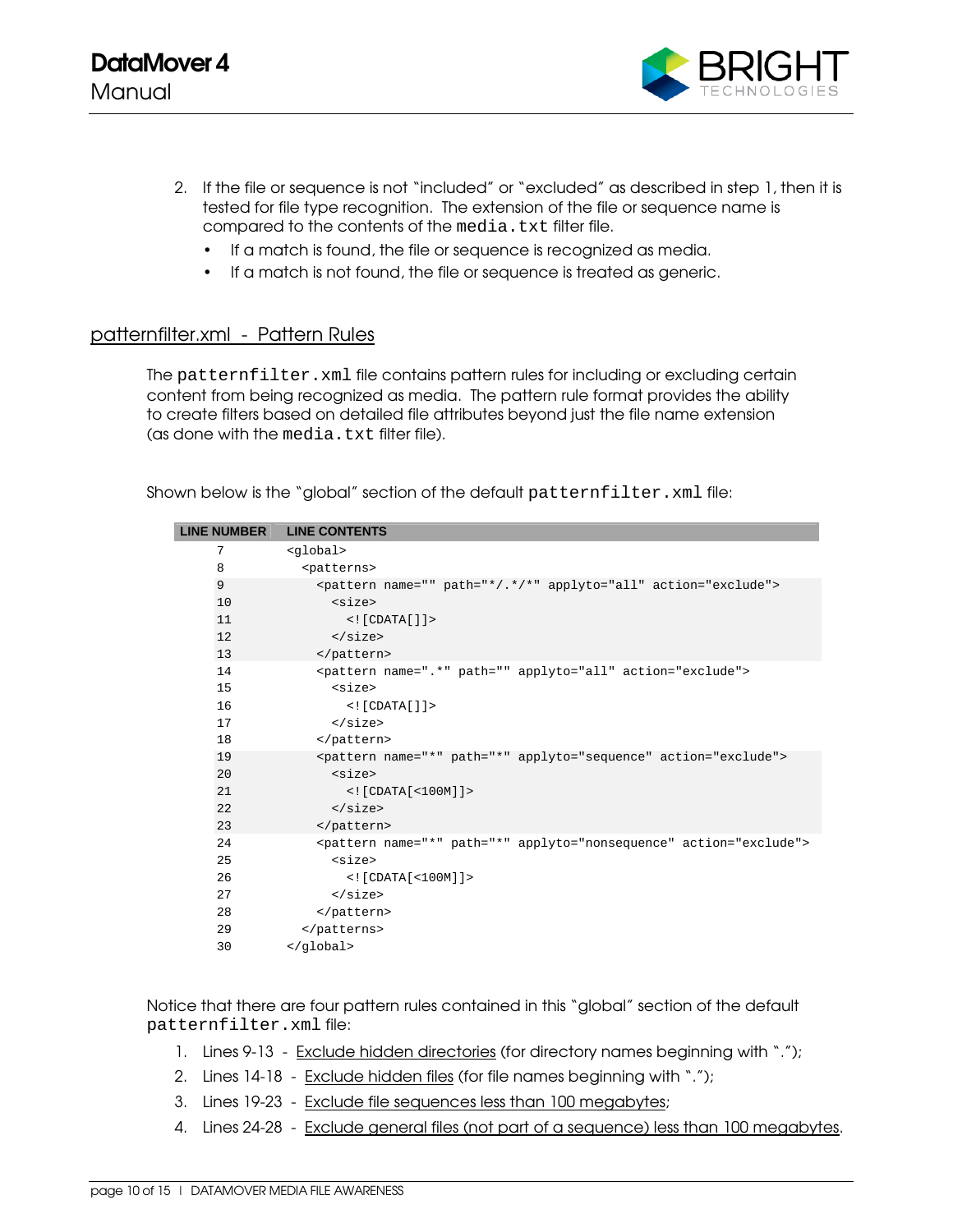

The "global" section of the patternfilter.xml file is the area that can be modified to meet specific workflow needs.

NOTE: The pattern rules in the "global" section are processed from top to bottom. The first pattern rule that results in a match with the attributes of a target file or sequence is invoked according to the action specified, and subsequent pattern rules are not processed. Therefore, if modifying this filter file, one must give great consideration to the logic inherent in the ordering of the pattern rules.

To add a pattern rule to the patternfilter. xml file, start by deciding where the new rule will fit logically among the existing rules, keeping in mind that the pattern rules are processed from top to bottom.

Next, add the following lines to the filter file at the decided location:

```
<pattern name="" path="" applyto="" action=""> 
   <size> 
     <![CDATA[]]> 
   </size> 
</pattern>
```
Finally, edit the variable settings to specify the desired pattern rule. Here is a list of valid settings for each variable:

| <b>VARIABLE</b> | <b>DESCRIPTION</b>                                                                                                                    | <b>VALID SETTINGS</b>                                                                                                                                                                                                                                                      |
|-----------------|---------------------------------------------------------------------------------------------------------------------------------------|----------------------------------------------------------------------------------------------------------------------------------------------------------------------------------------------------------------------------------------------------------------------------|
| name            | File name pattern.<br>NOT case sensitive.                                                                                             | Any valid file name designation, including the "*" wildcard.<br>or<br>Blank designation, " " (no space in between). In this case,<br>the file name is not part of the pattern rule logic.                                                                                  |
| path            | Directory path name pattern.<br>NOT case sensitive.                                                                                   | Any valid directory path designation, including the "*"<br>wildcard. Use the forward slash, "/", for directory level<br>separators.<br>or<br>Blank designation, " " (no space in between). In this case,<br>the file directory path is not part of the pattern rule logic. |
| applyto         | Pattern logic for files vs.<br>sequences.                                                                                             | a11<br>nonsequence<br>sequence                                                                                                                                                                                                                                             |
| action          | Pattern logic for specifying<br>the rule as exclusive or inclusive.                                                                   | exclude<br>include<br>none                                                                                                                                                                                                                                                 |
| CDATA           | Pattern logic for specifying<br>file size condition (in bytes).<br>Ensure that there are no spaces<br>within the setting designation. | [ <number]<br>[&gt;NUMBER]<br/><math>\begin{bmatrix} 1 \end{bmatrix}</math><br/>NUMBER format: <math>nK \mid M \mid G \mid T</math><br/>(n - integer, in bytes; a multiplier is optional with integer)<br/>[ &lt; 60M ]<br/>Examples:<br/>[&gt;1G]</number]<br>            |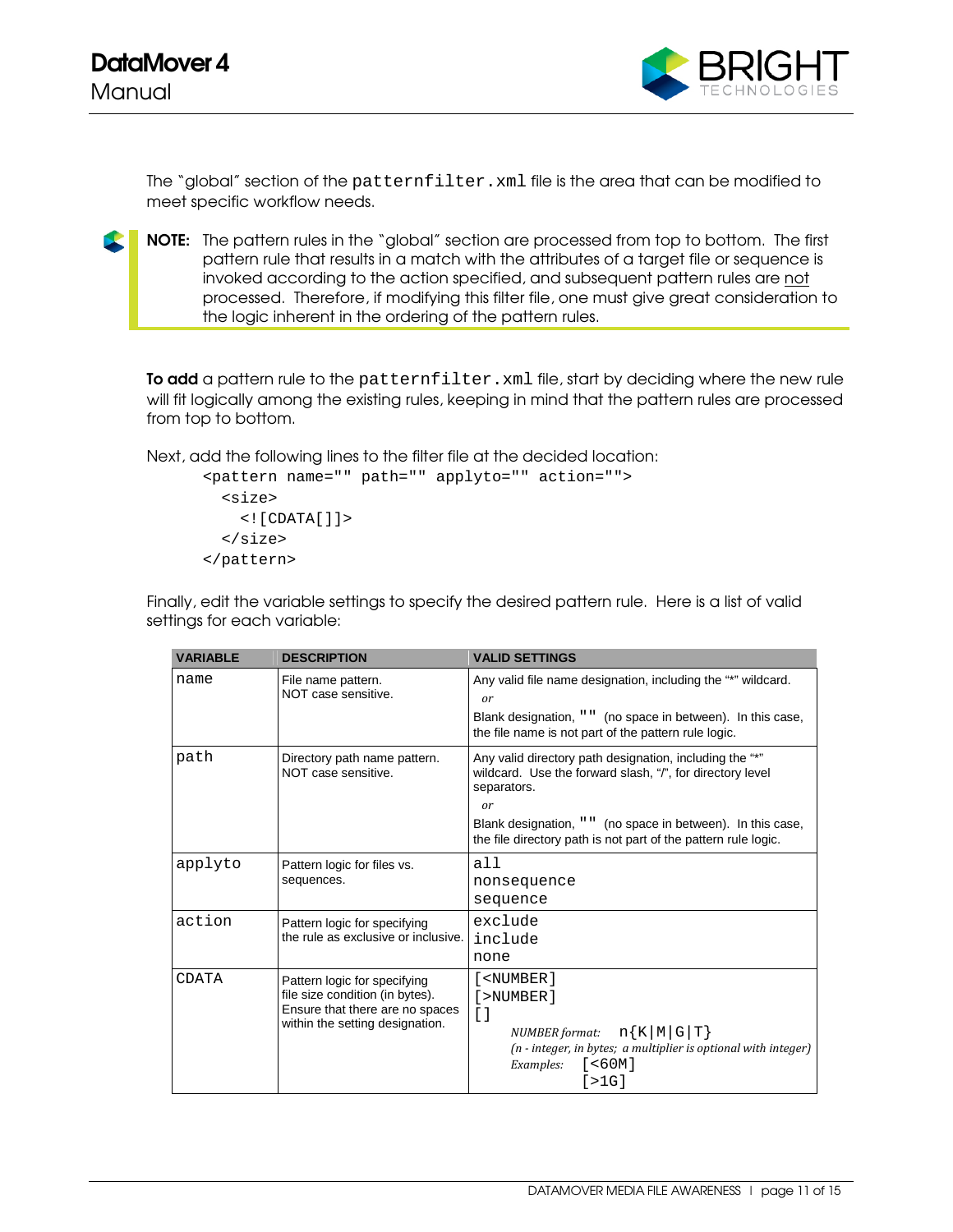

To edit any of the default pattern rules, edit the variable settings as described above to specify the desired pattern rule. Again, keep in mind that the pattern rules are processed from top to bottom; moving a rule to a different location in the list may be logically necessary when editing it.

To remove any of the default pattern rules, delete the corresponding lines from the filter file.

#### EXAMPLES:

To include ".avi" files larger than 40 megabytes while maintaining the exclusion of hidden directories or files, place this rule in the default filter file beginning at line 19:

```
<pattern name="*.avi" path="" applyto="nonsequence" action="include"> 
   <size> 
    \leq! [CDATA[>40M]]>
   </size> 
</pattern>
```
Assume an application is copying or moving extra, non-critical files and directories, such as a large sequence of thumbnail images in a sub-directory named "128x96", where the contents are being recognized as media by BrightClip. To exclude such a directory, place this rule in the default filter file beginning at line 9:

```
<pattern name="" path="*/128x96/*" applyto="all" action="exclude"> 
  <size> 
    <![CDATA[]]> 
  </size> 
</pattern>
```
Here is an example of including a sequence file type not listed in the media.txt filter file, such as "\*.tcs", with additional attributes of the file path including a specific directory name and a sequence size greater than 400 megabytes. This rule could be placed in the default filter file beginning at line 9:

```
<pattern name="*.tcs" path="*/ahpprj/*" applyto="sequence" action="include"> 
  <size> 
     <![CDATA[>400M]]> 
   </size> 
</pattern>
```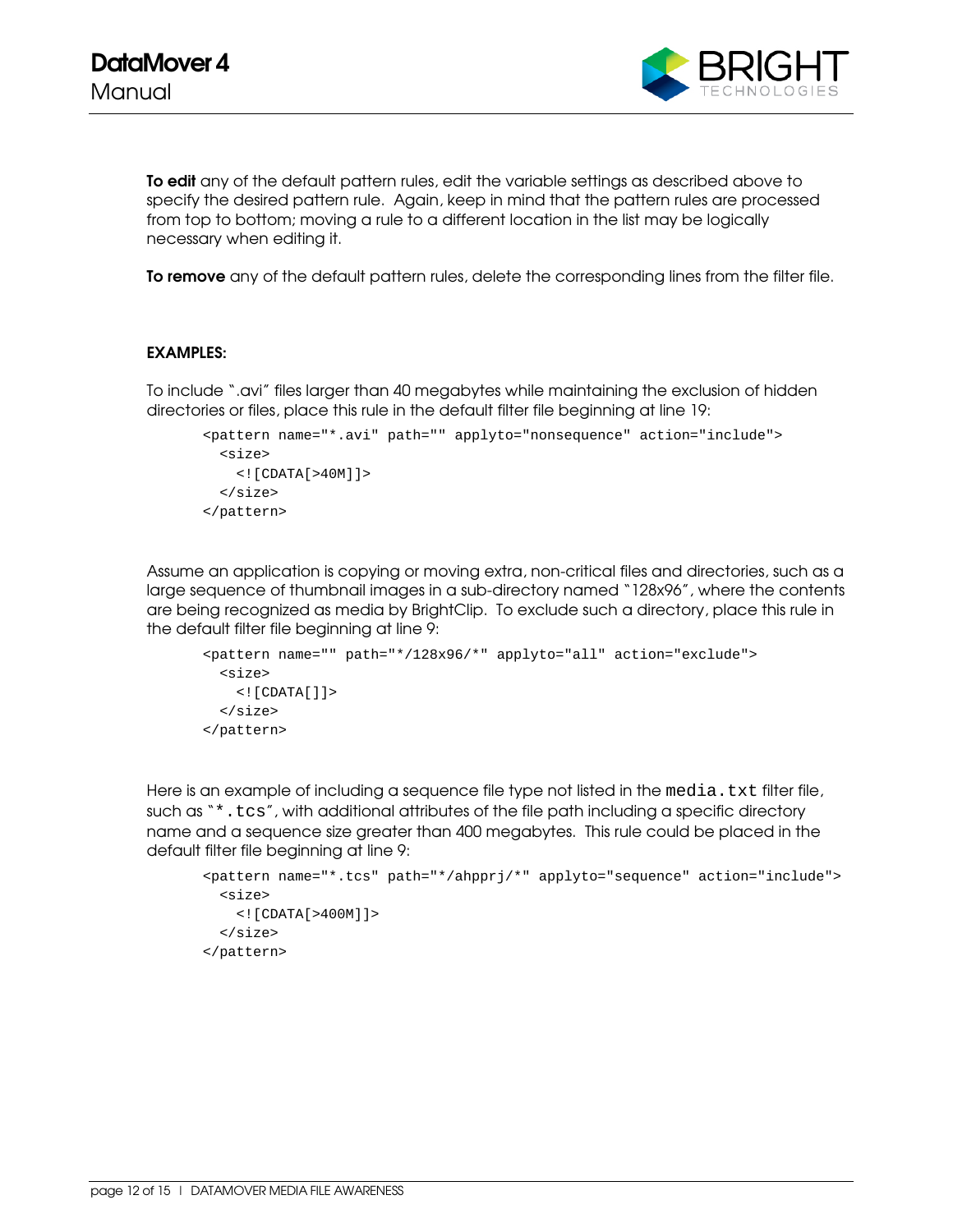

#### media.txt - File Type Recognition

The media.txt file is simple to understand and modify. It contains a list of file name extensions (not case sensitive) for file type recognition. Here is a sample of the default file contents:

# List Version 1.0 \*.dpx \*.tga \*.tif ...

Other file type extensions can be added to the file, or an existing extension can be commented out by adding the hash symbol (# ) at the beginning of a line (recommended method instead of deleting a line).

## BRIGHT SOFTWARE FILE SEQUENCE AWARENESS

DataMover is one of Bright Technologies' high-performance, sequence-aware media file management applications. By using multiple threads reading and writing multiple buffers, it can fully utilize the available hardware resources and improve throughput over standard utilities. Copy or move large sets of file sequences with ease - just specify the directory locations, and the transfer of any sequences contained therein is handled automatically, no matter the sequence size.

When a file transfer is started, the source arguments are analyzed. If any arguments are directories, the contents are sorted by name and any sequences are detected.

A sequence is defined as consecutive files which have names in the format of  $<$ p $refix$  $[$ n+ $]<$ s $uffix$  where  $[n+]$  is a variable length number of digits. Files which are selected as belonging to the same sequence will have the same prefix, suffix, and number of sequence digits. The file sequence number must be contiguous with previous files in the sequence, and it must also be the last numeric field in the file name. For example, the following two files would be detected as belonging to the same sequence:

mverse-day17-000500.dpx mverse-day17-000501.dpx

Alternatively, these two files would not be considered as belonging to the same sequence:

scene8-000500-2011-09-25.dpx scene8-000501-2011-09-25.dpx

Once any sequences are detected, the source files are opened for transfer access (copy or move as dictated by the command options), and corresponding destination files along with any prerequisite directories are created. The program then iterates over the source files, transferring the data to the destination files. The read and write operations are performed in sequence - all the data is read from the first file before beginning on the second file. The destination files are written in the same order that the source files are read, providing contiguous allocation on the storage space as much as possible.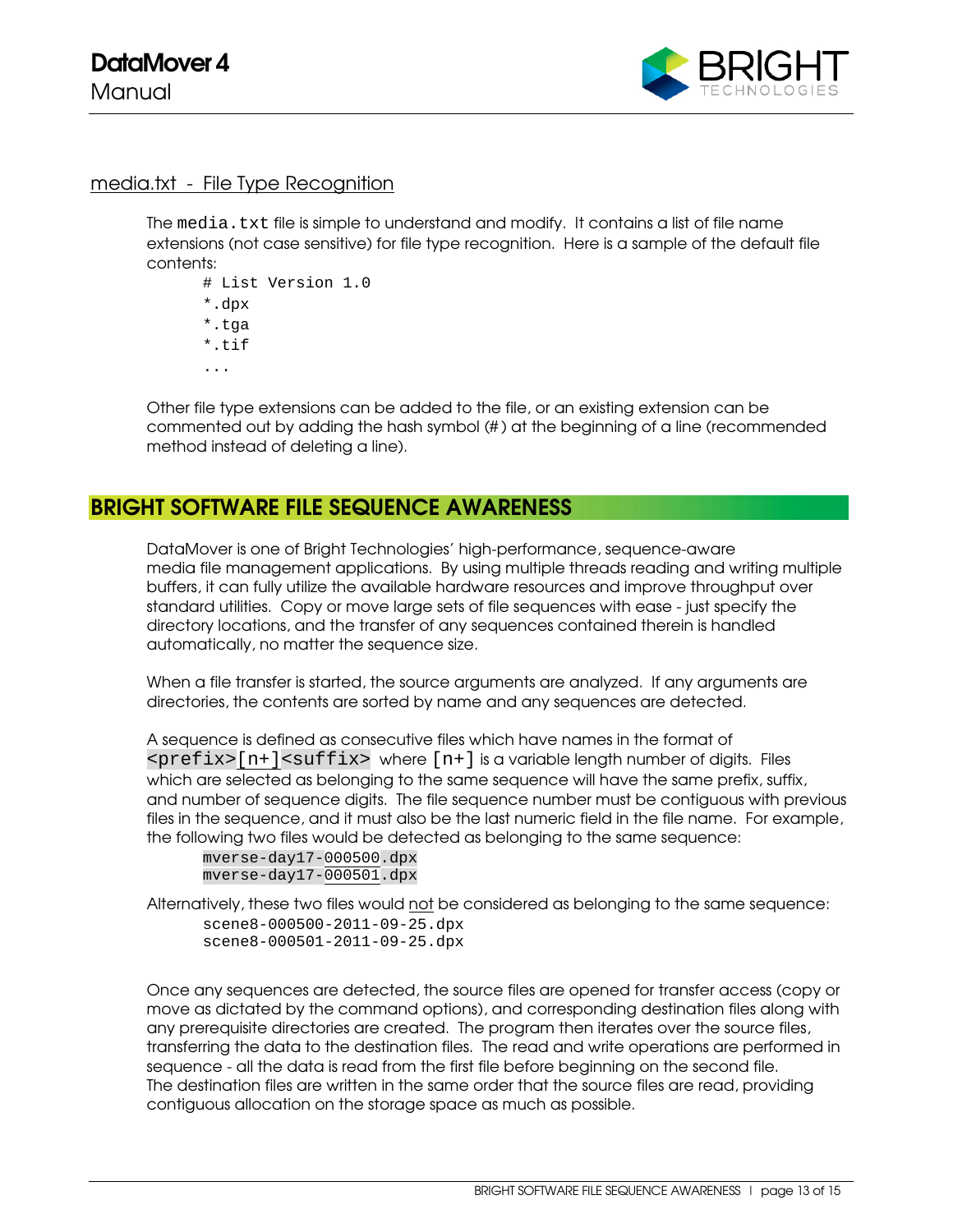

## 3D STEREOSCOPIC OPTIMIZER

The BDM "--merge-3d" option provides a powerful method for creating a contiguous sequence of 3D image files on your high-performance storage space. Just specify the "--merge-3d" option with the right-eye and left-eye source directories to be copied, the destination directory to hold the merged data, and run it. The 3D files in the merge directory will be optimally stored and available for review by any real-time stereo 3D media player application.

By copying the left-eye and right-eye 3D source files to a directory space where the image files are stored in a contiguous stereoscopic order, the storage access time is drastically reduced - unnecessary disk drive head seeks are avoided. This eliminates the need for two workspaces or volumes typically required for 3D workflows.

NOTE: The client operating system will display the merge directory contents in alphanumeric order. The client is not able to decipher the actual layout order of files on the file system storage. Therefore, it is recommended that the word "merged" (or similar notation of choice) be used as part of the merge directory name.

### Basic Example

\$ bdm --merge-3d /mnt/drive1/prj1-r-eye/ /mnt/drive2/prj1-l-eye/ /mnt/ws02/prj1-merged/

Optimized merge of two directories containing 3D source image files into a merge directory on workspace "ws02".

#### Advanced Examples

\$ bdm --merge-3d -b 13m /mnt/drv1/mverse-r-eye/ /mnt/drv2/mverse-l-eye/ /mnt/ws02/mverse-merged/

Optimized merge of two 3D source directories into a merge directory on workspace "ws02", with option for using a buffer size of 13 megabytes (best performance option for 2K resolution image files).

\$ bdm --merge-3d -M 10m /mnt/drvfield/hcptr\_r\_eye/ /mnt/drvfield/hcptr\_l\_eye/ /mnt/ws02/hcptr\_merged/

Optimized merge of two 3D source directories into a merge directory on workspace "ws02", with option for setting the maximum transfer rate to 10 megabytes/second (minimize performance impact on a shared workspace).